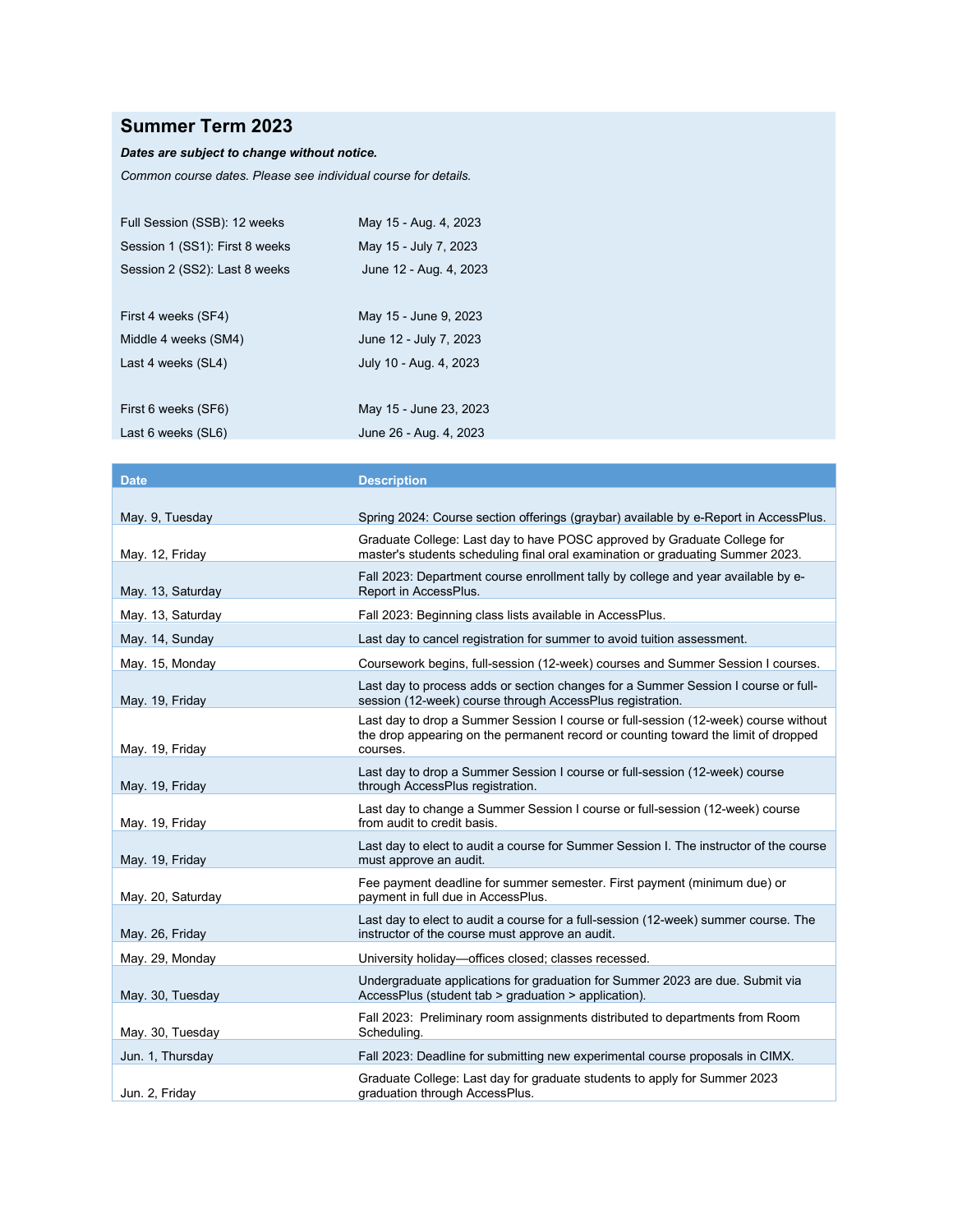| Jun. 2, Friday    | Summer 2023 Session II: Deadline for course section cancellations due to low<br>enrollment.                                                                                                                                                    |
|-------------------|------------------------------------------------------------------------------------------------------------------------------------------------------------------------------------------------------------------------------------------------|
| Jun. 12, Monday   | Coursework begins, Summer Session II courses.                                                                                                                                                                                                  |
| Jun. 16, Friday   | Last day to process adds or section changes for a Session II course through<br>AccessPlus registration.                                                                                                                                        |
| Jun. 16, Friday   | Last day to process a schedule change or to drop a Summer Session II course<br>without signatures of instructor and advisor. See the tuition adjustment schedule for<br>financial deadlines. http://www.registrar.iastate.edu/fees/tuition-adj |
| Jun. 16, Friday   | Last day to drop a Summer Session II course without the drop appearing on the<br>permanent record or counting toward the limit of dropped courses.                                                                                             |
| Jun. 16, Friday   | Last day to drop a Summer Session II course through AccessPlus registration.                                                                                                                                                                   |
| Jun. 16, Friday   | Last day to elect to audit a course for Summer Session II. The instructor of the<br>course must approve an audit.                                                                                                                              |
| Jun. 16, Friday   | Last day to change a Summer Session II course from audit to credit basis.                                                                                                                                                                      |
| Jun. 20, Tuesday  | Fee payment deadline for summer. Second payment (minimum due) in AccessPlus.                                                                                                                                                                   |
| Jun. 23, Friday   | Fall 2023: Preliminary room assignments, with changes, due back by COCF from<br>departments to Room Scheduling.                                                                                                                                |
| Jun. 23, Friday   | Last day to add/drop a course or withdraw without extenuating circumstances<br>(Summer Session I courses).                                                                                                                                     |
| Jun. 23, Friday   | Last day to change a Summer Session I course to or from Pass/Not Pass.                                                                                                                                                                         |
| Jun. 23, Friday   | Graduate College: Last day for graduate students to cancel summer graduation<br>through AccessPlus.                                                                                                                                            |
| Jun. 23, Friday   | Graduate College: Last day for final oral exam request to be received by Graduate<br>College to avoid cancellation of Summer 2023 graduation.                                                                                                  |
| Jun. 29, Thursday | Departments begins submitting Summer Session I final grades.                                                                                                                                                                                   |
| Jul. 4, Tuesday   | University holiday-offices closed; classes recessed.                                                                                                                                                                                           |
| Jul. 7, Friday    | Last day to add or drop a course or withdrawal without extenuating circumstances<br>(full-session 12-week course).                                                                                                                             |
| Jul. 7, Friday    | Last day to change a full-session (12-week) course to or from Pass/Not Pass.                                                                                                                                                                   |
| Jul. 7, Friday    | Summer Session I ends.                                                                                                                                                                                                                         |
| Jul. 7, Friday    | Spring 2024: Course offerings due from departments by upload to the Catalog and<br>Course Offering Inbox (graybar) CyBox.                                                                                                                      |
| Jul. 10, Monday   | Spring 2024: Kuali Course Offering Change Form (COCF) available in AccessPlus.                                                                                                                                                                 |
| Jul. 11, Tuesday  | Final grades due for Summer Session I in Canvas or AccessPlus by 2:15 PM.                                                                                                                                                                      |
| Jul. 14, Friday   | Graduate College: Last day for final oral examinations. Open a ProQuest account<br>and enter the title for your thesis/dissertation.                                                                                                           |
| Jul. 14, Friday   | Last day to add/drop a course or withdraw without extenuating circumstances<br>(Summer Session II courses).                                                                                                                                    |
| Jul. 14, Friday   | Last day to change a Summer Session II course to or from Pass/Not Pass.                                                                                                                                                                        |
| Jul. 14, Friday   | Last day to file a Designation of Repeated Course form for a summer course that is<br>not an automatic designated repeat.                                                                                                                      |
| Jul. 18, Tuesday  | Graduate College: Last day for Graduate Student Approval Form to be received by<br>the Graduate College to avoid cancellation of Summer 2022 graduation.                                                                                       |
| Jul. 20, Thursday | Fee payment deadline for summer semester. Final payment due in AccessPlus.                                                                                                                                                                     |
| Jul. 20, Thursday | Graduate College: Last day to submit creative component to the ISU Digital<br>Repository.                                                                                                                                                      |
| Jul. 20, Thursday | Graduate College: Last day to upload and submit electronic thesis/dissertation to<br>ProQuest for Thesis Office review.                                                                                                                        |
| Jul. 22, Saturday | Fall 2023: Room assignments courses displayed in the online Schedule of Classes.<br>http://classes.iastat.edu                                                                                                                                  |